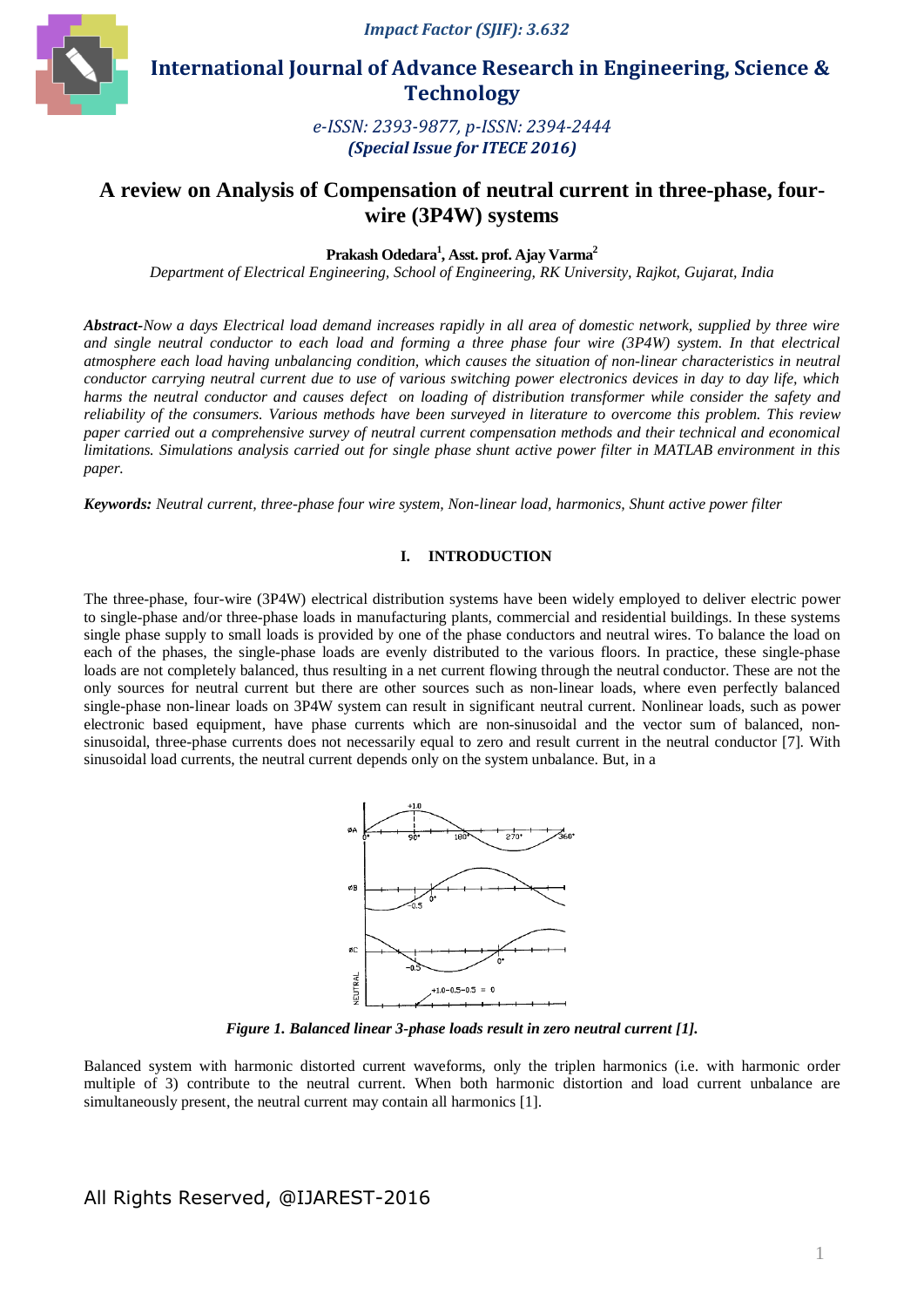

*Figure 2. Example of Balanced non-sinusoidal 3-phase loads having neutral current [1].*

The paper discusses the problems of high neutral currents, recommended practices for handling the excess neutral currents and presents comprehensive review of technical and economical limits for compensating these neutral currents.

#### **II. .METHODS AND MATERIAL**

Neutral current in three-phase power systems is often thought to be only the result of the imbalance of the phase currents. With electrical network, very high neutral currents have been observed even when the phase currents are balanced. Unbalanced and non-linear loads on 3P4W system causes excessive neutral current and the problems related to the excessive current in the neutral conductor are [7]:

• **Overloading of distribution feeders and transformers**: With four current carrying conductors, the distribution system feeders and transformers may overload and cause additional heat loss [7].

• **Common mode noise**: The voltage difference between neutral and ground causes common mode noise in 3P4W power systems. This common mode voltage can result in the malfunction of sensitive electronic equipment. One form of common mode noise in three-phase power systems is the voltage difference between neutral and ground. With high harmonic neutral currents, the impedance of the neutral conductors at the harmonic frequencies can cause significant neutral conductor voltage drops.



*Figure 3. Common Mode noise in a 3-phase power system [7].*

Computer loads are generally nonlinear loads. The typical current waveform and harmonic content of the two popular computer power supply connections are shown in Figure [7]. The current of typical line-to-line connected power supplies contains no triplen harmonics [7]. However, the typical current of line-to-neutral connected power supplies is very rich in triplens.



TYPICAL LINE-TO-NEUTRAL CONNECTED POWER<br>SUPPLY LINE CURRENT WAVEFORM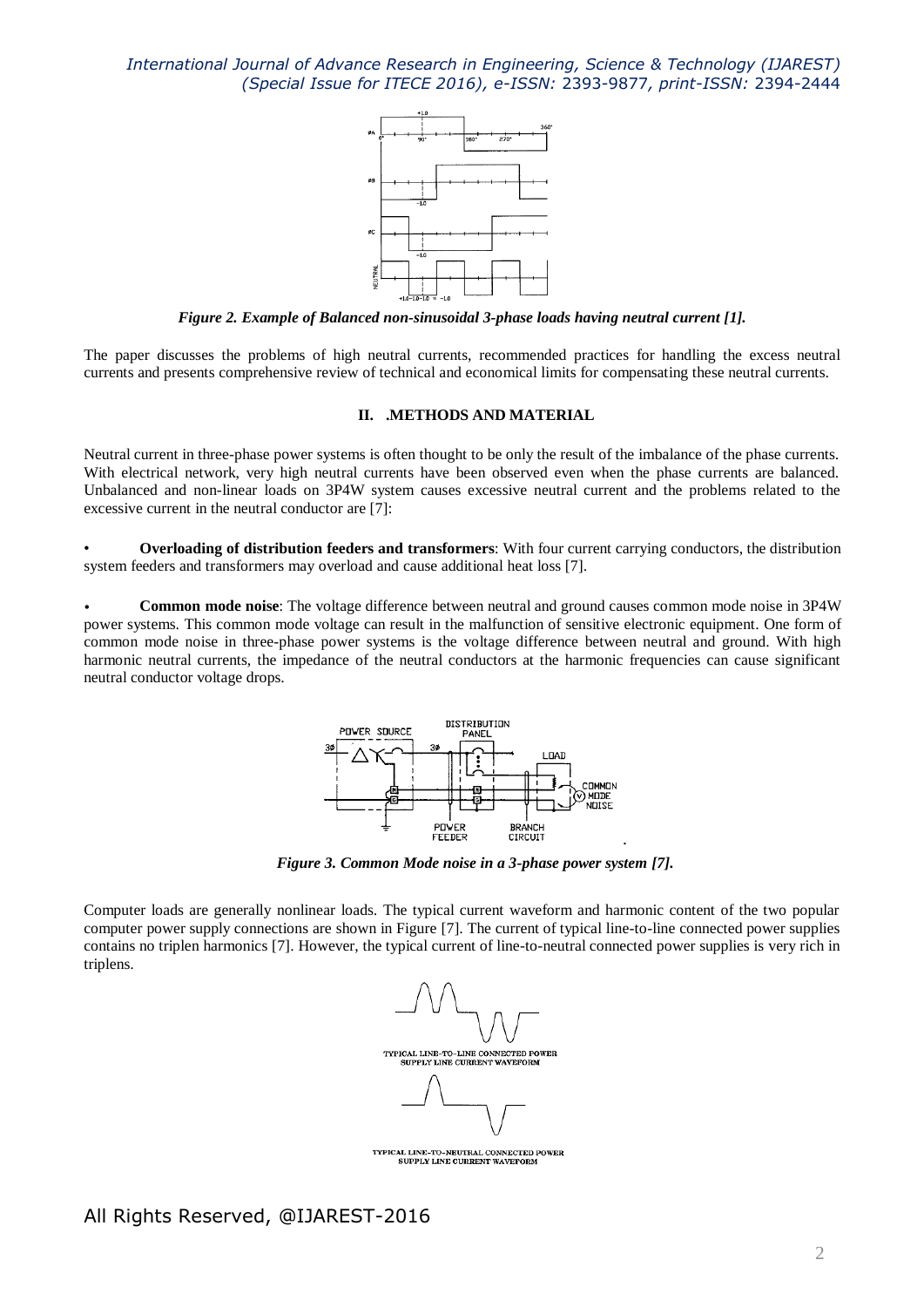#### *Figure 4. Line to line & line to neutral currents waveform [1].*

• **Flat-topping of voltage waveform**: The power supplies use the peak voltage of the sine wave to keep the capacitors at full charge, reductions in the peak voltage appear as low voltage to the power supply, even though the rms value of the voltage may be normal [7].

• **Wiring failure**: In old buildings, load growth with passage of time makes size of neutral conductor insufficient and cause wiring failure and poses a fire hazard [7].

#### *Recommended practices for handling excess neutral currents*

The high neutral currents in 3P4W system have detrimental effect on both distribution system and end users. The recommended practices and temporary measures recommend by different agencies to reduce/eliminate the neutral current are given below.

• **Over sizing of neutral conductor**: Over sizing of neutral conductor is an expensive solution, while the overloading of distribution transformer and feeder remains unaddressed [7].

• **Derating of distribution transformer**: With non-linear loads, the maximum loading of transformer should be reduced to below its rated capacity to avoid overheating the distribution transformer and excessive distortion in output voltage. Derating of transformers for three-phase three wire supplies and 3P4W power supplies are similar, yet they have significantly different crest factors and neutral current [7].

• **Separate neutral conductors**: Use of separate neutral conductors for non-linear loads to avoid shared neutral conductors is also practiced. However, this is almost impossible where loads are widely scattered.

The above recommended practices are effective temporary measures and have serious drawbacks. The only solution for handling these excess neutral current is to incorporate the neutral current compensation devices. There are various approaches reported in the literature for compensating neutral currents. Passive solutions such as zero sequence harmonic filters, synchronous machine, specially designed transformers and active solutions such as 3P4W active power filters (APF). Details of these methods are given below [1].

#### *A. Passive harmonic filters*

The filtering of excess neutral current in 3P4W systems was achieved through the use of single phase passive filters connected between each phase conductor and the neutral wire. These passive harmonic filters comprise of passive elements such as inductors, capacitor, and resistors and tuned to a particular harmonic frequency(s) [6]. A solution for filtering current harmonics in 3P4W networks based on the usage of a four-branch star connected filter topology is depicted in Figure 4.1.1. And presented in [6]. This topology has four individual star-connected passive branches (three phase-branches and one neutral branch). The impedance of the phase branches of the filter are identical and different from neutral branch. The phase branches are tuned to the positive/negative sequence harmonics such as 5th, 7th and/or 11th, 13th and the neutral branch is tuned to 3rd and/or 9th.



*Figure 5. A four branch star connected passive filter [7].*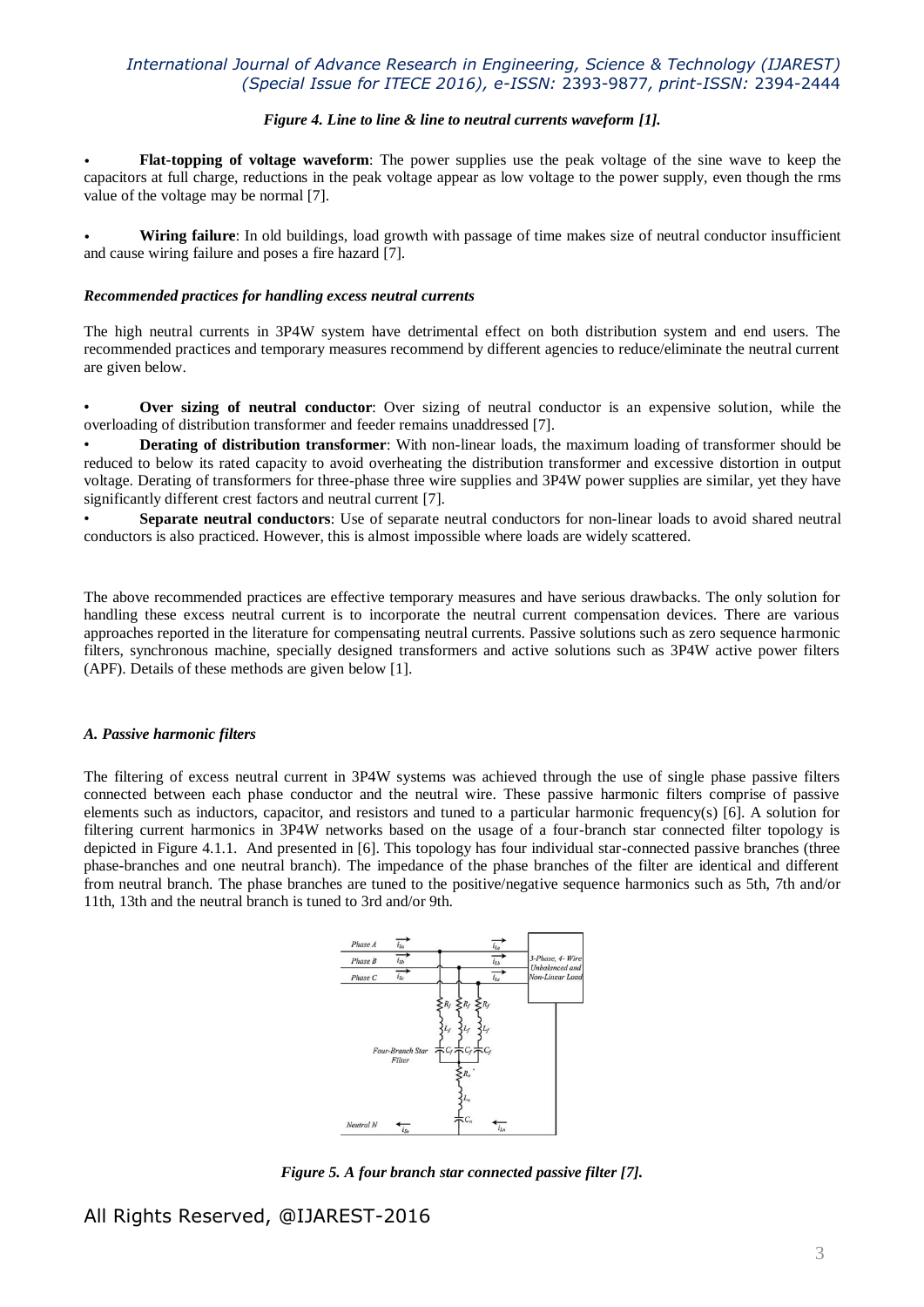Passive solutions, albeit simple, are bulky and expensive. Also, the sensitivity of the components to temperature and aging can result in ineffective filtering as the critical frequencies and the quality factor drifts. Another bigger problem is the possibility of exciting a resonance condition with the ac system impedance, which can worsen the situation [6].

#### *B. Synchronous machine as a filter*

Recently, in such systems, the harmonic currents of the neutral line have been significantly increasing by use of nonlinear loads such as personal computers and electronic office machines. These excessive harmonic currents bring about the following problems:

- 1) Wiring failures;
- 2) Elevating of neutral potentials.
- 3) Overheating of transformers.

Most of the harmonic currents generating in the neutral line are zero-sequence harmonics (i.e., the third and its multiples). For this reason, a technique to compensate for the zero-sequence harmonic currents is required in the three-phase fourwire systems.

To meet this requirement, absorption of all the zero-sequence harmonic currents of the neutral line by a synchronous machine [5]. When the armature winding is arranged in a 2/3 short-pitch winding, the zero-sequence reactance of the synchronous machine becomes minimum value. The proposed method utilizes such a characteristic, which allows harmonic compensation by the synchronous machine. One of the notable features of this method is that several harmonics can be simultaneously absorbed without additional control. The only limiting factor of the zero-sequence harmonics is armature resistance of the synchronous machine. Hence, it is possible to absorb all the zero-sequence harmonic currents by the synchronous machine. Figure shows the basic system in which the synchronous machine is used for absorbing the zero-sequence harmonic currents [7].



*Figure 6. Schematic diagram for neutral current compensation with synchronous machine [7].*

In this method the synchronous machine is connected in shunt between the utility and nonlinear load. The neutral point of the armature winding of synchronous machine is connected to the neutral line through a switch. A buffer reactor is installed on the utility side of the neutral line so that the harmonic compensation characteristics do not depend on the impedance of the utility side. This method does not require any additional controller and the synchronous machine can be operated as a synchronous condenser to control the reactive power in distribution systems and/or operate as a motor or generator set. However, its compensation characteristics depend on zero-sequence impedance of the synchronous machine and buffer reactor.

The high initial and maintenance cost of the synchronous machine limits its application. The passive neutral current compensation technique using different transformer topologies can reduce/eliminates the neutral current to a great extent.

#### *C. Simulation Work and Result*

For single phase load, to compensate harmonics in neutral current single phase active power filter designed at PCC of network with help of DC link capacitor to feed needed power in system.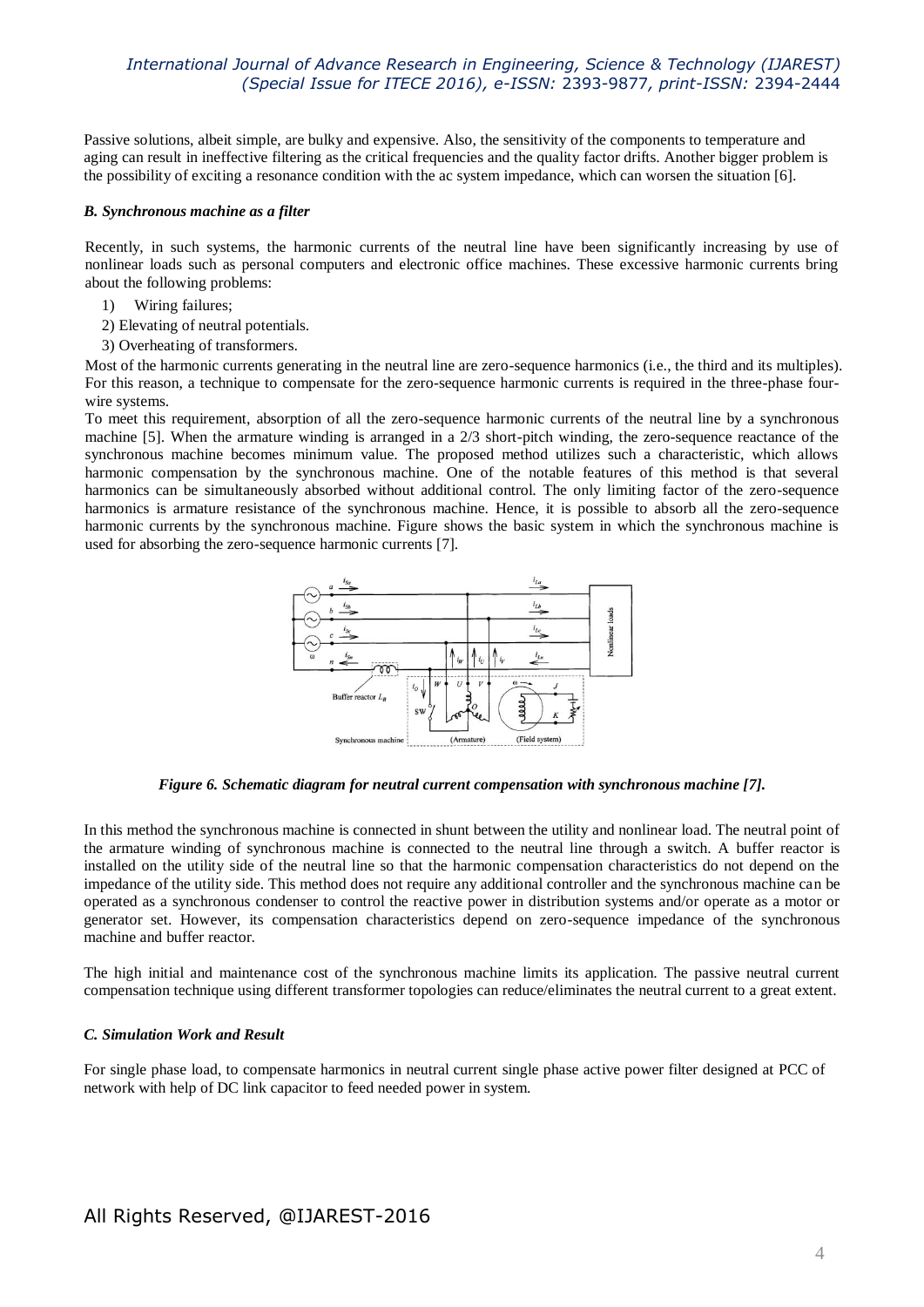

*Figure 7. Simulation to single phase active power filter [7].*

In single phase active power filter with use of shunt compensation devices, demanding power is supplied through the capacitor link. With a single phase load and system a virtual network is modelled for case study shown in figure. With reference current of supply, the feedback is appeared to DC link connected to MOSFET inverter forming a harmonic filter. Controlling of inverter and measuring block is given below.

#### *Control block*



*Figure 8.control block diagram [7].*

*Measurement block*



*Figure 9. Measurement block diagram.*

*Simulation Result*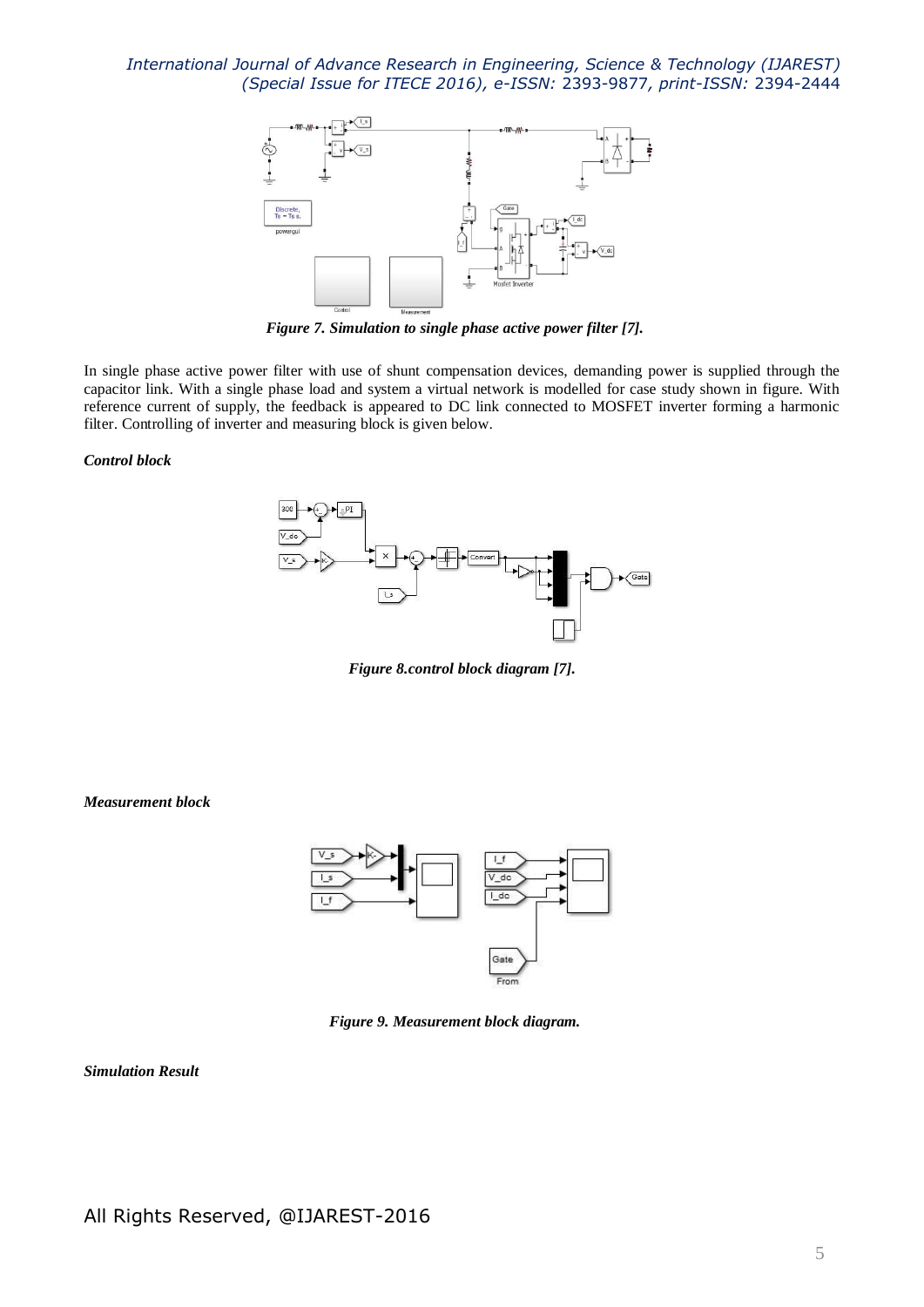

*Figure 10. Output waveform of V\_s & I\_s, i\_f.*

By simulating above configuration, the output result looks like shown in figure. Up to 0.6 sec capacitor gets charged and after that it starts to feed reactive power in PCC and fulfil the demand as shown in figure. Also THD% for harmonic elimination is carried out for various cycles as shown in below figure.



*Figure 11. FFT analysis before compensation at 0.02 sec.*



*Figure 12. FFT analysis after compensation at 0.16 sec.*

### **III. CONCLUSION**

With help of a SIMULINK in MATLAB analysing simulation with a single phase active power filter on load side total harmonic distortion (THD %) decreases

| Table. 1. THD% v/s TIME |  |
|-------------------------|--|
|-------------------------|--|

| TIME | THD%  |
|------|-------|
| 0.06 | 19.24 |
| 0.08 | 6.89  |
| 0.12 | 6.40  |

In way that shunt active power filter supply the needed power to compensate neutral current due to nonlinear load characteristics causes harmonic distortion into supply current. Table 1 shows THD% decreases as capacitors gets time to charged and feed the supply at PCC on system network.

## All Rights Reserved, @IJAREST-2016